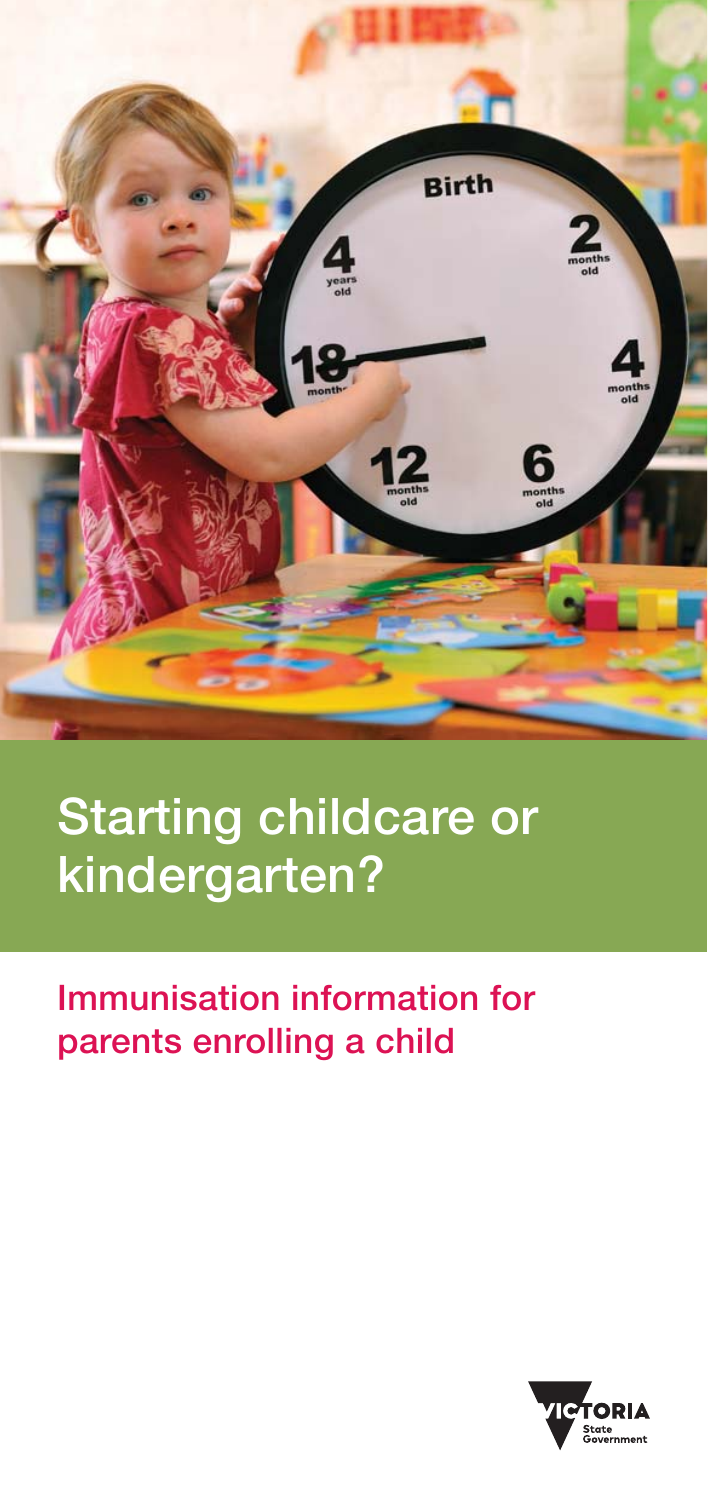## Enrolment requirements in Victoria

By law<sup>1</sup>, to finalise enrolment for your child in long day care, kindergarten, family day care or occasional care you must provide the service with an immunisation status certificate that shows your child is:

- up to date with vaccinations for their age **OR**
- on a vaccine catch-up schedule **OR**
- has a medical condition preventing them from being fully vaccinated.

#### **What is an immunisation status certificate?**

It is a statement showing the vaccines your child has received. The most common type of immunisation status certificate is an Immunisation History Statement from the Australian Childhood Immunisation Register<sup>2</sup>.

'Homeopathic immunisation' is not a recognised form of immunisation.

#### **What is this document used for?**

To finalise enrolment. To accept an offered place at a service, you must provide the service with an immunisation status certificate. This would usually be done within two months before your child is due to start at the service.

To keep children safe. If there is a disease outbreak at the service, the document is used to identify children at risk (for example, children too young to be fully immunised against a disease) who may need to stay away from the service until it is safe for them to return.

#### **What if I cannot get this document?**

In some circumstances a 16 week 'grace period' can be applied, so your child can start at the service while you organise the document. The service can advise if this applies to you.

1. Under the Public Health and Wellbeing Act 2008, in effect from 1 January 2016

<sup>2.</sup> The Australian Childhood Immunisation Register is likely to be renamed the Australian Immunisation Register in September 2016.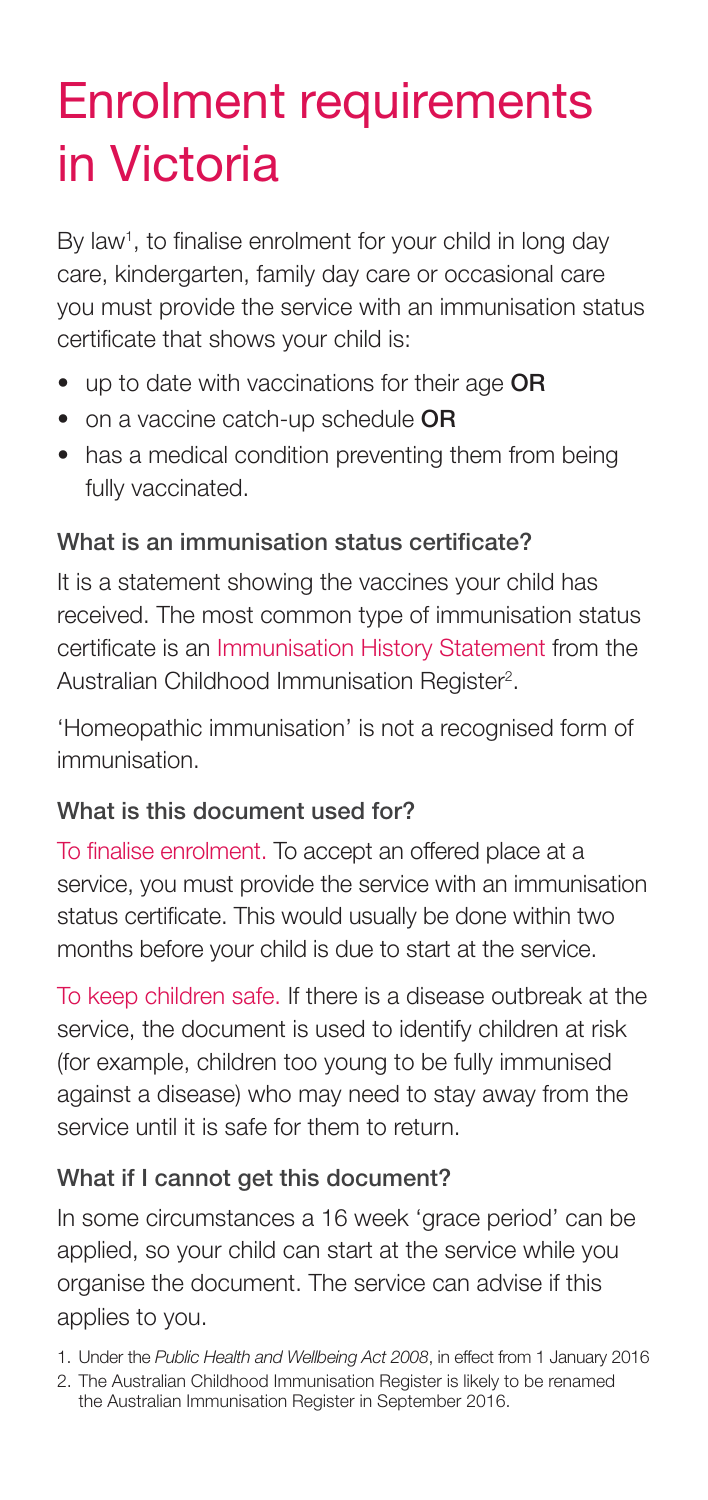## How do I get an immunisation status certificate?

#### **Request an Immunisation History Statement from the Australian Childhood Immunisation Register (ACIR)**

- phone 1800 653 809
- email acir@medicareaustralia.gov.au
- visit www.medicareaustralia.gov.au/online
- visit a Medicare service centre.

#### **See your doctor or local council**

A doctor or local council immunisation service can also provide an immunisation status certificate. To be used for enrolment, the document/s needs to contain the same details as an ACIR Immunisation History Statement and be signed by the immunisation provider.

#### **How do I tell if my child is 'up to date'?**

Review your child's most recent ACIR Immunisation History Statement. At the bottom of the statement there is a section titled 'Next due immunisation(s)'. If the date of the next due vaccination is in the future, then your child's immunisations are up to date for their age.

If your child has completed all their childhood vaccinations there will be no vaccines listed under the 'Next due immunisation(s)' heading.

#### **What do I do when my child has vaccinations AFTER enrolling?**

After each vaccination, you should provide an updated immunisation status certificate to the service to include in their records.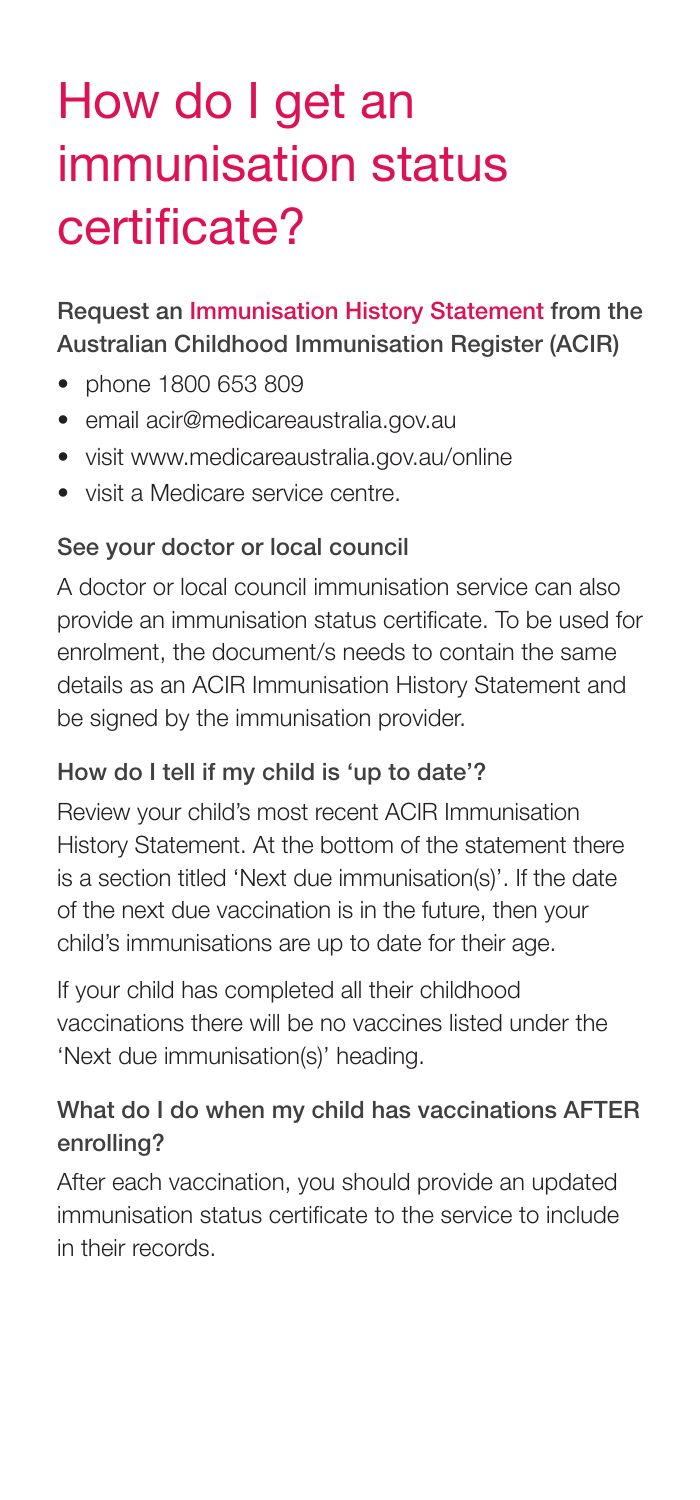### Getting the right documentation

| <b>Scenario</b>                                                  | <b>Advice</b>                                                                                                                                                                                                                                                                                                  |
|------------------------------------------------------------------|----------------------------------------------------------------------------------------------------------------------------------------------------------------------------------------------------------------------------------------------------------------------------------------------------------------|
| <b>Lost ACIR</b><br>Immunisation<br>History<br>Statement         | Contact the ACIR for a replacement<br>statement. These can also be<br>downloaded and printed from the<br>Medicare website at any time.                                                                                                                                                                         |
| Incorrect<br><b>ACIR</b><br>Immunisation<br>History<br>Statement | If vaccines are missing from a statement,<br>contact the doctor/nurse to check if the<br>records were sent to the ACIR. Once the<br>updated information is received by the ACIR,<br>a corrected Immunisation History Statement<br>can be re-issued to you on request.                                          |
| <b>Overdue</b> for<br>a vaccination                              | See a doctor/immunisation nurse. The<br>doctor/nurse will provide the vaccine<br>and inform the ACIR. Once the updated<br>information is received by the ACIR, an<br>updated Immunisation History Statement<br>can be issued to you on request.                                                                |
| Overdue<br>for multiple<br>vaccinations                          | See a doctor/immunisation nurse. The<br>doctor/nurse will develop a 'catch-up<br>schedule'. Your doctor can provide you<br>with an immunisation status certificate.                                                                                                                                            |
| Medical<br>reasons<br>can't be fully<br>vaccinated               | See a doctor. The doctor will provide<br>information to the ACIR and, on request,<br>the ACIR will issue you with a Statement<br>that says 'up to date' and notes which<br>vaccines your child cannot receive for<br>medical reasons.                                                                          |
| Overseas<br>vaccination                                          | See a doctor/immunisation nurse.<br>Overseas vaccination schedules may<br>differ from the Australian schedule and<br>need to be checked by a doctor/nurse<br>who will transfer the information to the<br>ACIR. An Immunisation History Statement<br>will then be issued to you by the ACIR at<br>your request. |
| Questions or<br>concerns                                         | Seek advice from a medical doctor or<br>immunisation nurse.                                                                                                                                                                                                                                                    |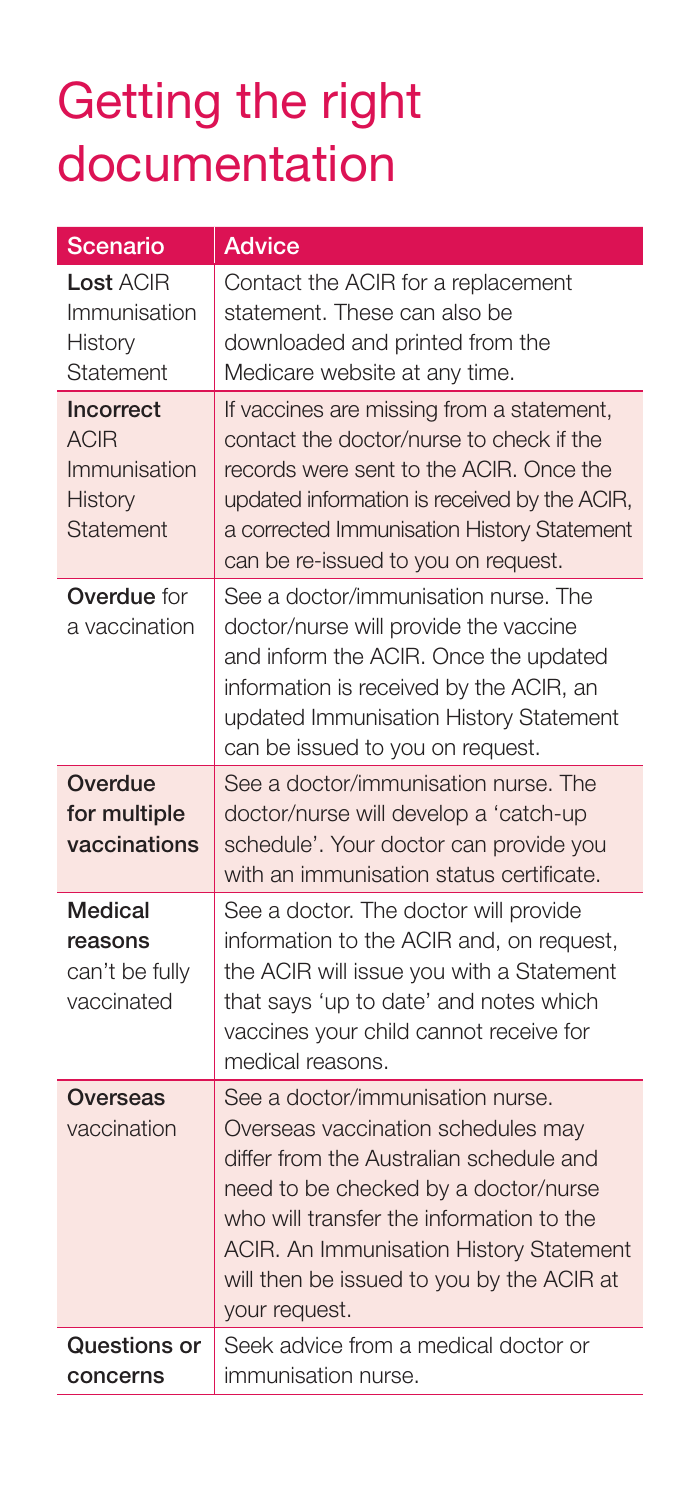# Why immunise?

It is important that children are fully vaccinated before they start childcare or kindergarten to:

- help protect them from diseases that can be prevented by vaccination
- help protect others who cannot be vaccinated for medical reasons from being exposed to these diseases.

Immunisation is a proven and safe way to be protected against diseases that cause serious illness and sometimes death.

# Childhood immunisation schedule



Children should be vaccinated at birth, 2 months (from as early as six weeks), 4, 6, 12 and 18 months of age and 3½-4 years of age.

To find out what immunisations your child needs:

- see your doctor or contact your local council immunisation service
- view the schedule of vaccinations online at www.betterhealth.vic.gov.au
- receive reminders when your child's immunisations are due; download the free VaxOnTime Victoria app, available for iOS, Android and Windows devices.